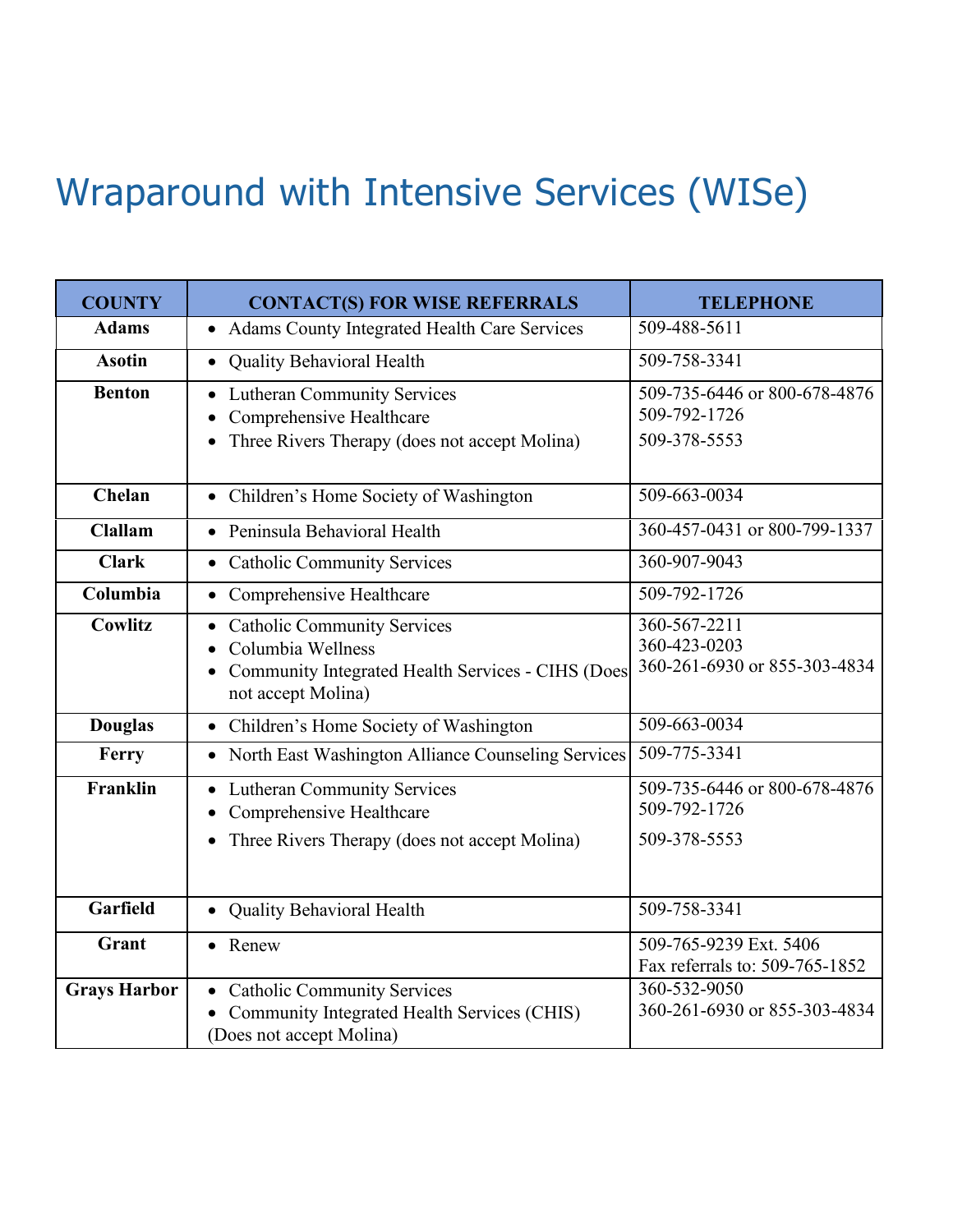| <b>COUNTY</b>    | <b>CONTACT(S) FOR WISE REFERRALS</b> | <b>TELEPHONE</b>             |
|------------------|--------------------------------------|------------------------------|
|                  | • Willapa Behavioral Health          | 360-942-2303                 |
| <b>Island</b>    | • Compass Health                     | 360-682-4100                 |
| <b>Jefferson</b> | • Discovery Behavioral Health        | 360-302-0853<br>360-385-0321 |

| <b>King</b> | • Catholic Community Services                                        | 253-850-2500      |
|-------------|----------------------------------------------------------------------|-------------------|
|             | • Center for Human Services                                          | 206-957-0609      |
|             | • Sound(all offices)                                                 | 206-451-9544      |
|             | • Valley Cities                                                      | 206-408-5246      |
|             | • Childhaven (for youth under 6 years old)                           | 206-957-4841      |
|             | • Ryther (WISe teams for youth and specialized teams                 | 206-517-0234      |
|             | for Transition Age Youth, 16-20 years old)                           |                   |
|             | • Seneca                                                             | 206-948-0096      |
|             | · You Grow Girl!                                                     | 206-643-9622      |
| King        | • Y Social Impact Center (YMCA)                                      | Fax: 206-382-4967 |
|             | Foster Care Services WISe (King, Pierce Snohomish):                  | 206-327-1271      |
|             | LIMITED TO: Youth who are placed in a Y foster home, or youth        |                   |
|             | enrolled in - or recently exited from $-$ DCYF's Behavioral          |                   |
|             | Rehabilitation Services Program and the YMCA was that service        |                   |
|             | provider                                                             |                   |
|             | Transition Age Youth WISe (King)                                     | 206-735-1065      |
|             | LIMITED TO: Youth/young adult ages 16-21 years of age.               |                   |
|             | Current or alumni of foster care (dependent of the state at or after |                   |
|             | the age of $16$ )                                                    |                   |
|             | • Lutheran Community Services                                        | 206-694-6777      |
|             |                                                                      |                   |
|             |                                                                      |                   |
|             |                                                                      |                   |
|             |                                                                      |                   |
|             |                                                                      |                   |
|             |                                                                      |                   |
|             |                                                                      |                   |
|             |                                                                      |                   |
|             |                                                                      |                   |
|             |                                                                      |                   |

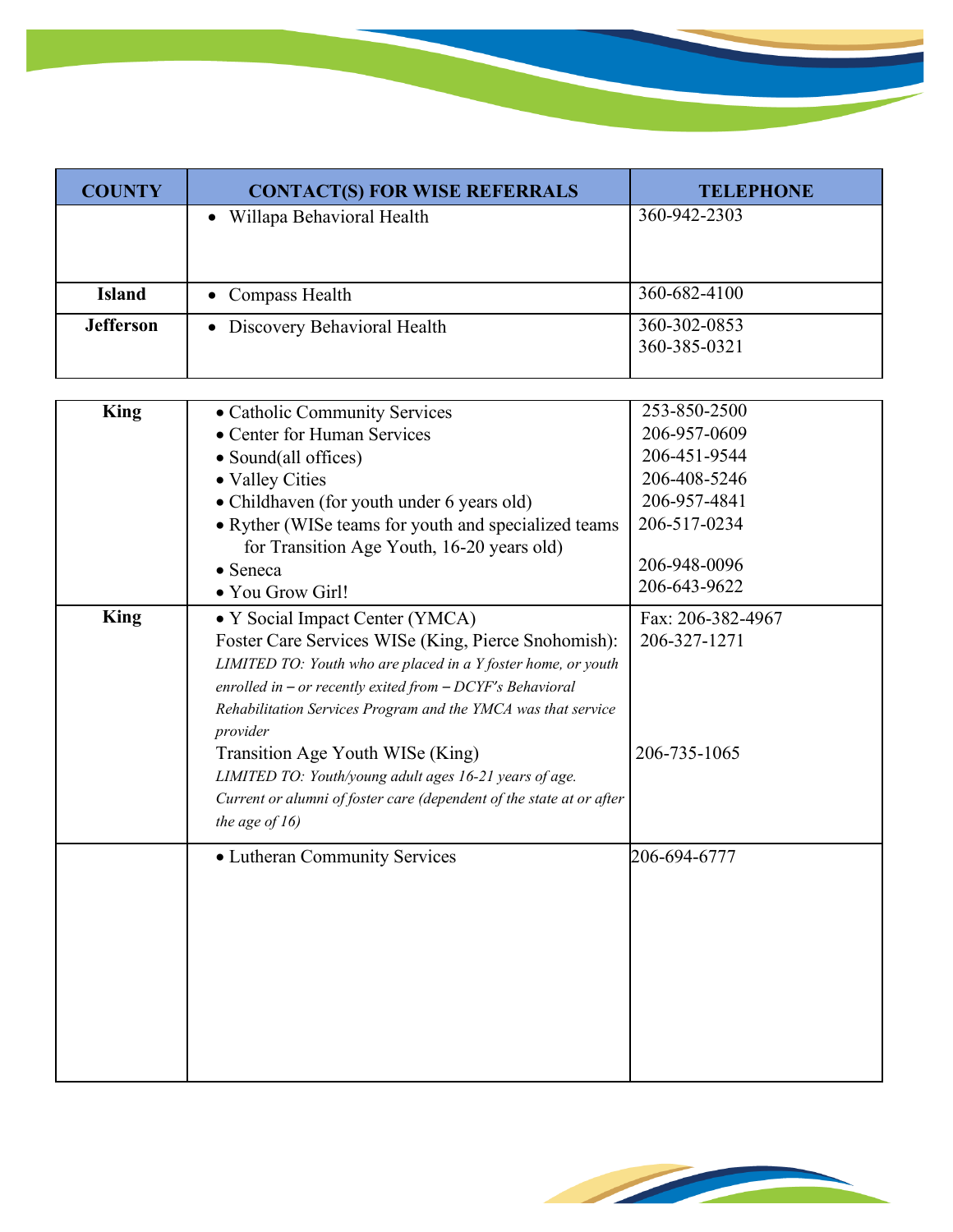| <b>COUNTY</b>       | <b>CONTACT(S) FOR WISE REFERRALS</b>                                                                                                                                                                                              | <b>TELEPHONE</b>                                                       |
|---------------------|-----------------------------------------------------------------------------------------------------------------------------------------------------------------------------------------------------------------------------------|------------------------------------------------------------------------|
| <b>Kitsap</b>       | • Catholic Community Services<br>Kitsap Mental Health Services                                                                                                                                                                    | 360-792-2020<br>360-415-6697                                           |
| <b>Kittitas</b>     | Comprehensive Healthcare                                                                                                                                                                                                          | 509-317-2698                                                           |
| <b>Klickitat</b>    | • Comprehensive Healthcare                                                                                                                                                                                                        | 509-317-2698                                                           |
| Lewis               | • Cascade Community Healthcare<br>Community Integrated Health Services - CIHS<br>(Does not accept Molina)                                                                                                                         | 360-748-4339<br>Fax: 360-748-3349<br>360-261-6930 or 855-303-4834      |
| Lincoln             | • North East Washington Alliance Counseling Services                                                                                                                                                                              | 509-725-3001                                                           |
| <b>Mason</b>        | • Catholic Community Services<br>(Donna Obermeyer, WISe Coordinator)<br>Please Fax Referrals to 360-489-0402.<br>https://www.familyallianceformentalhealth.com/uploads/2/1/7/<br>4/2174225/wisereferralformcurrent2020final.pdf   | 360-790-7505<br>Fax: 360-489-0402                                      |
| <b>Mason</b>        | <b>Community Youth Services</b><br>(Donna Obermeyer, WISe Coordinator)<br>Please Fax Referrals to 360-489-0402.<br>https://www.familyallianceformentalhealth.com/uploads/2/1/7/<br>4/2174225/wisereferralformcurrent2020final.pdf | 360-790-7505<br>Fax: 360-489-0402                                      |
| Okanogan            | Okanogan Behavioral Healthcare                                                                                                                                                                                                    | 509-826-6191                                                           |
| Pacific             | Willapa Behavioral Health<br>• Catholic Community Services<br>Community Integrated Health Services - CIHS<br>(Does not accept Molina)                                                                                             | 360-642-3787<br>360-532-0950<br>360-261-6930 or 855-303-4834           |
| <b>Pend Oreille</b> | • Pend Oreille County Counseling Services                                                                                                                                                                                         | 509-447-5651                                                           |
| Pierce              | • Catholic Community Services                                                                                                                                                                                                     | 253-759-9544                                                           |
|                     | Casteele, Williams and Associates                                                                                                                                                                                                 | 253-536-2881 or 253-759-9544<br>http://www.CasteelewilliamsCBH.<br>com |

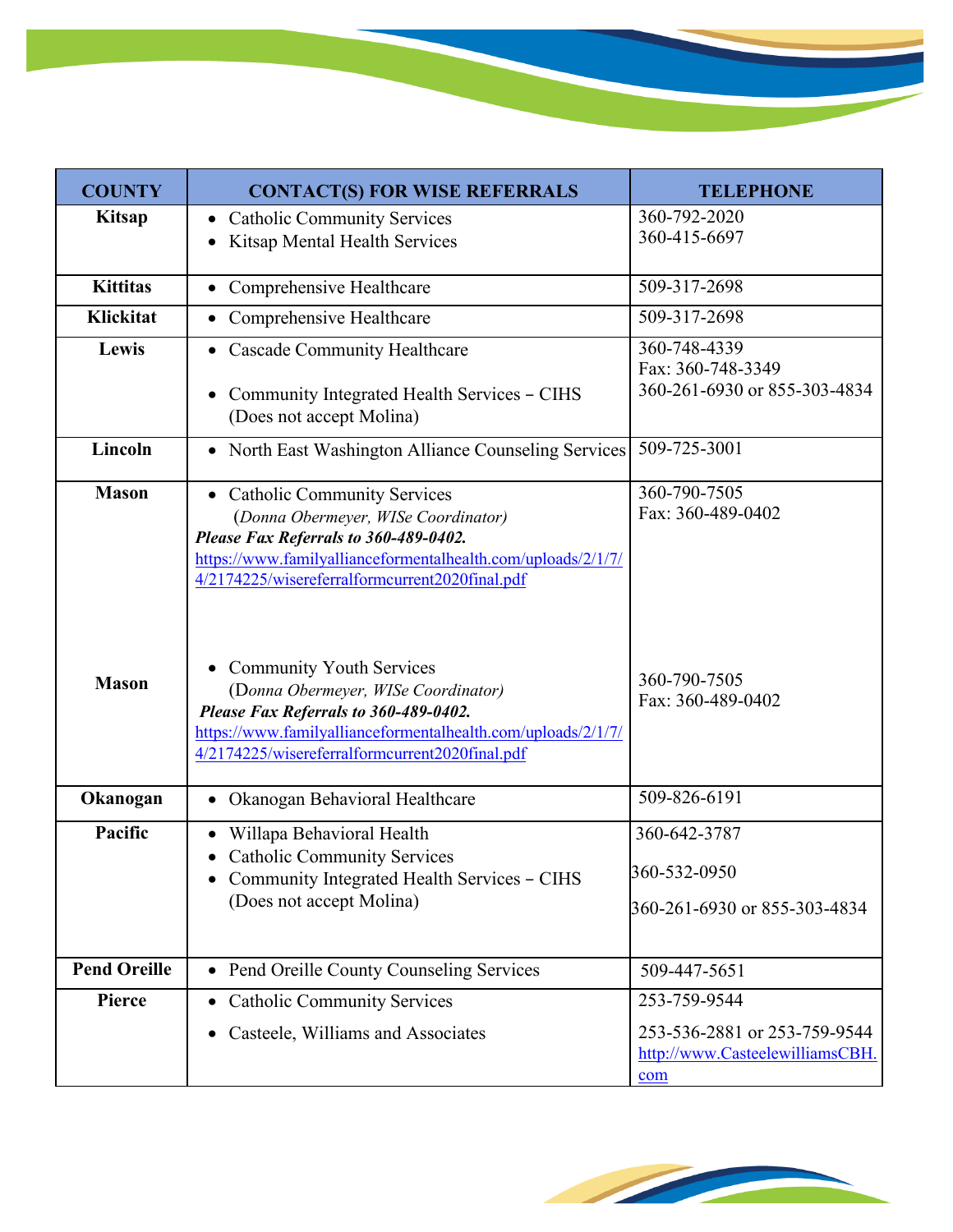| <b>COUNTY</b>    | <b>CONTACT(S) FOR WISE REFERRALS</b>                                                                                                                                                                                                                                                                        | <b>TELEPHONE</b>                                                                                                             |
|------------------|-------------------------------------------------------------------------------------------------------------------------------------------------------------------------------------------------------------------------------------------------------------------------------------------------------------|------------------------------------------------------------------------------------------------------------------------------|
| San Juan         | • Compass Health                                                                                                                                                                                                                                                                                            | 360-378-2669                                                                                                                 |
| <b>Skagit</b>    | • Catholic Community Services<br>Compass Health (Transition Age Youth $13 - 20$ )                                                                                                                                                                                                                           | 360-707-1688<br>425-349-8337                                                                                                 |
| <b>Skamania</b>  | • Catholic Community Services                                                                                                                                                                                                                                                                               | 360-907-9043                                                                                                                 |
| <b>Snohomish</b> | • Compass Health<br>Center for Human Services (CHS) School Based-in<br>Partnership with Everett, Edmonds and Mukilteo School<br><b>Districts</b><br>Therapeutic Health Services (THS) Transition Age Youth<br>$(15-20$ yrs old)<br><b>Catholic Community Services</b><br><b>Lutheran Community Services</b> | 425-349-8480<br>206-957-0609<br>425-263-3006<br>425-293-9448<br>206-694-6777                                                 |
| Spokane          | • Daybreak Youth Center<br>• Excelsior Youth Services<br>• Frontier Behavioral Health<br>• Institute for Family Development<br>• Lutheran Community Services<br>• Passages Family Support<br>· Catholic Charities - Rising Strong                                                                           | 509-475-4651 or 509-475-4581<br>509-559-3100<br>509-838-4651<br>509-328-3802<br>509-747-8224<br>509-892-9241<br>509-960-8632 |
| <b>Stevens</b>   | • North East Washington Alliance Counseling Services                                                                                                                                                                                                                                                        | 509-684-4597                                                                                                                 |
| <b>Thurston</b>  | • Catholic Community Services<br>(Donna Obermeyer, WISe Coordinator)<br>Please Fax Referrals to 360-489-0402.<br>http://www.familyallianceformentalhealth.com/wise--<br>mason-thurston-wraparound.html)                                                                                                     | 360-790-7505<br>Fax: 360-489-0402                                                                                            |
| <b>Thurston</b>  | <b>Community Youth Services</b><br>(Donna Obermeyer, WISe Coordinator)<br>Please Fax Referrals to 360-489-0402.<br>http://www.familyallianceformentalhealth.com/wise--<br>mason-thurston-wraparound.html)                                                                                                   | 360-790-7505<br>Fax: 360-489-0402                                                                                            |
| Wahkiakum        | • Wahkiakum County Health and Human Services                                                                                                                                                                                                                                                                | 360-795-8630                                                                                                                 |



<u> Tanzania (</u>